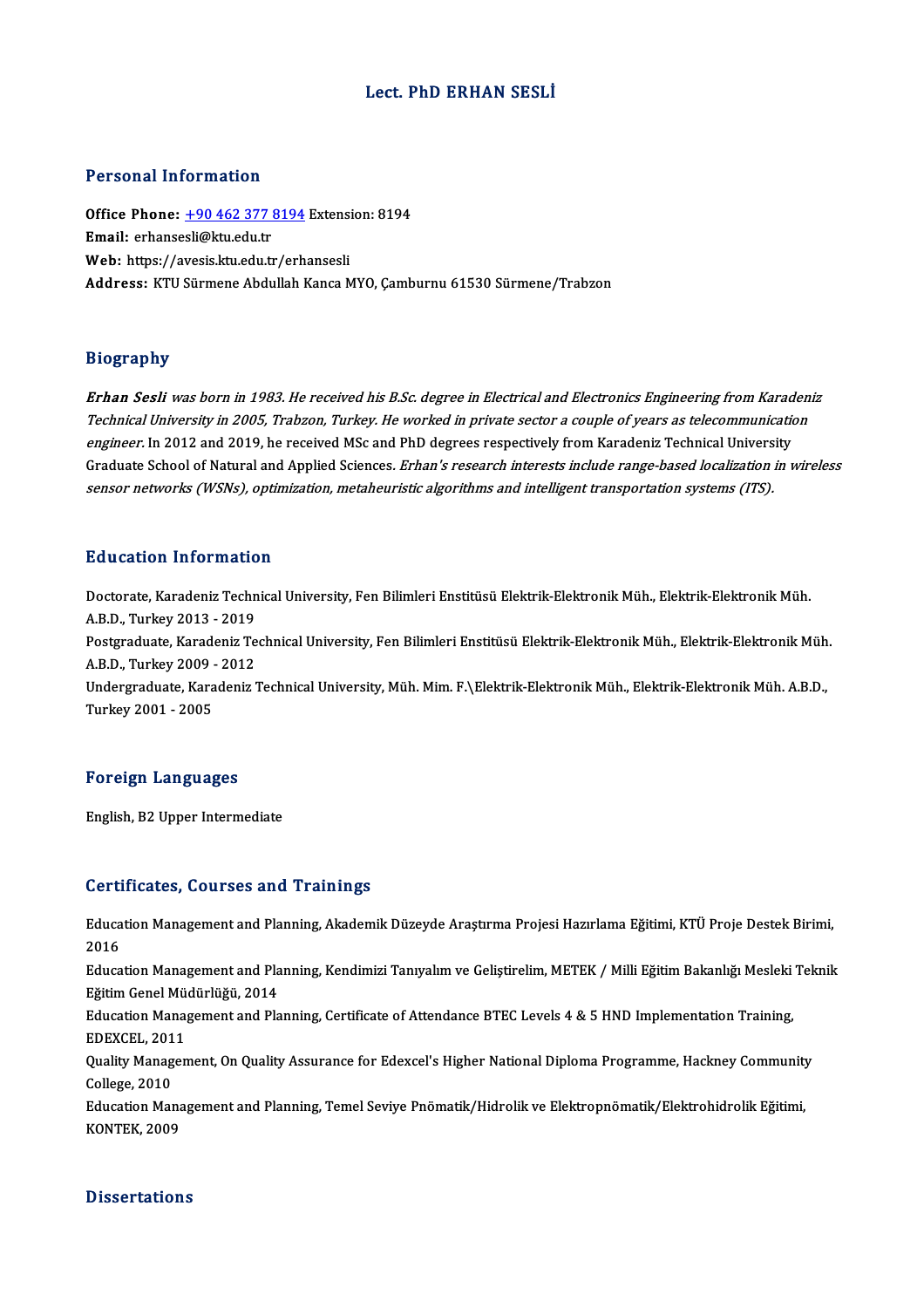Doctorate, Akıllı Ulaşım Sistemleri ve Otonom Taşıt Teknolojileri için Yüksek Doğruluklu Konumlandırmanın Sağlanması,<br>Kanadoniz Technicel University Mühandislik Felsültesi, Elektrik Flektronik Mühandisliği ( Telekomünikası Doctorate, Akıllı Ulaşım Sistemleri ve Otonom Taşıt Teknolojileri için Yüksek Doğruluklu Konumlandırmanın Sağlan<br>Karadeniz Technical University, Mühendislik Fakültesi, Elektrik-Elektronik Mühendisliği/ Telekomünikasyon, 20 Doctorate, Akıllı Ulaşım Sistemleri ve Otonom Taşıt Teknolojileri için Yüksek Doğruluklu Konumlandırmanın Sağlanma<br>Karadeniz Technical University, Mühendislik Fakültesi, Elektrik-Elektronik Mühendisliği/ Telekomünikasyon, Karadeniz Technical University, Mühendislik Fakültesi, Elektrik-Elektronik Mühendisliği/ Telekomünikasyon, 2019<br>Postgraduate, Giriş Gerilimi ve Yükü Değişken DA/DA Yukarı Dönüştürücü Denetimi, Karadeniz Technical Universit

## **Research Areas**

Electrical and Electronics Engineering, Engineering and Technology

# Academic Titles / Tasks

**Academic Titles / Tasks**<br>Lecturer PhD, Karadeniz Technical University, Abdullah Kanca Meslek Yüksekokulu, Elektronik Ve Otomasyon, 2019 -<br>Centinues Lecturer P<br>Continues<br>Lecturer P Lecturer PhD, Karadeniz Technical University, Abdullah Kanca Meslek Yüksekokulu, Elektronik Ve Otomasyon, 2019 -<br>Continues<br>Lecturer, Karadeniz Technical University, Abdullah Kanca Meslek Yüksekokulu, Elektronik Ve Otomasyo Lecturer, Karadeniz Technical University, Abdullah Kanca Meslek Yüksekokulu, Elektronik Ve Otomasyon, 2009 - 2019<br>Academic and Administrative Experience

Karadeniz Technical University, Sürmene Abdullah Kanca Meslek Yüksekokulu , Elektronik Ve Otomasyon , 2009 - 2017

# Courses

Courses<br>Sensörler ve Transduserler, Associate Degree, 2021 - 2022<br>Shin Electronies Hordune, Undergreduate, 2021 - 2022 Sensörler ve Transduserler, Associate Degree, 2021 - 20<br>Ship Electronics Hardwae, Undergraduate, 2021 - 2022<br>Mesleki İngilizee II. Associate Degree, 2016 - 2017 Sensörler ve Transduserler, Associate Degree, 202<br>Ship Electronics Hardwae, Undergraduate, 2021 - 2<br>Mesleki İngilizce II, Associate Degree, 2016 - 2017<br>Milmodenatlevisiler, Associate Degree, 2014 - 2015 Ship Electronics Hardwae, Undergraduate, 2021 - 2022<br>Mesleki İngilizce II, Associate Degree, 2016 - 2017<br>Mikrodenetleyiciler, Associate Degree, 2014 - 2015 Bilgisayarda Programlama, Associate Degree, 2014 - 2015 Algoritma ve Programlama, Associate Degree, 2014 - 2015

# Algoritma ve Programlama, Associate Degree, 2014 - 2015<br>Articles Published in Journals That Entered SCI, SSCI and AHCI Indexes

- rticles Published in Journals That Entered SCI, SSCI and AHCI<br>I. Improved RSS Based Distance Estimation for Autonomous Vehicles<br>HACIOČLUC SESLLE HOL T HOLLONOM III<br>Improved RSS Based<br>HACIOĞLU G., SESLİ E.<br>WIPELESS PERSONAL Improved RSS Based Distance Estimation for Autonomous Vehicl<br>HACIOĞLU G., SESLİ E.<br>WIRELESS PERSONAL COMMUNICATIONS, 2022 (Journal Indexed in SCI)<br>Multi objective elustering for wireless sensor natworks HACIOĞLU G., SESLİ E.<br>WIRELESS PERSONAL COMMUNICATIONS, 2022 (Journal Index<br>II. Multi objective clustering for wireless sensor networks<br>HACIOČLU C. Kand V. E.A., SESLİ E.
- WIRELESS PERSONAL COMMUNICAT<br>Multi objective clustering for wi:<br>HACIOĞLU G., Kand V. F. A. , SESLİ E.<br>EYRERT SYSTEMS WITH APPLICATIO EXPERTSYSTEMSWITHAPPLICATIONS,vol.59,pp.86-100,2016 (Journal Indexed inSCI)

# Articles Published in Other Journals

- rticles Published in Other Journals<br>I. Contiki OS Usage in Wireless Sensor Networks (WSNs)<br>Seeli E. Hageŏlu C Sesli<br>**E.**, Hacıoğlu G.<br>Sesli E., Hacıoğlu G.<br>Turkish Journal of L Sesli E., Hacıoğlu G.<br>Turkish Journal of Electromechanics & Energy, vol.2, no.2, pp.1-6, 2017 (Refereed Journals of Other Institutions) Sesli E., Hacıoğlu G.<br>Turkish Journal of Electromechanics & Energy, vol.2, no.2, pp.1-6, 2017 (Refereed Journals desp.<br>II. An Operator-Assisted Robotic Arm Implementation Via Leap MotiontmController<br>Kücülali M. Sesli E.
- Turkish Journal of <mark>H</mark><br>**An Operator-Assi**<br>Küçükali M., Sesli E.<br>Electronic Journal e Küçükali M., Sesli E.<br>Electronic Journal of Vocational Colleges, vol.7, no.1, pp.84-93, 2017 (International Refereed University Journal)

III. RSSI and Flower Pollination Algorithm Based Location Estimation for Wireless Sensor Networks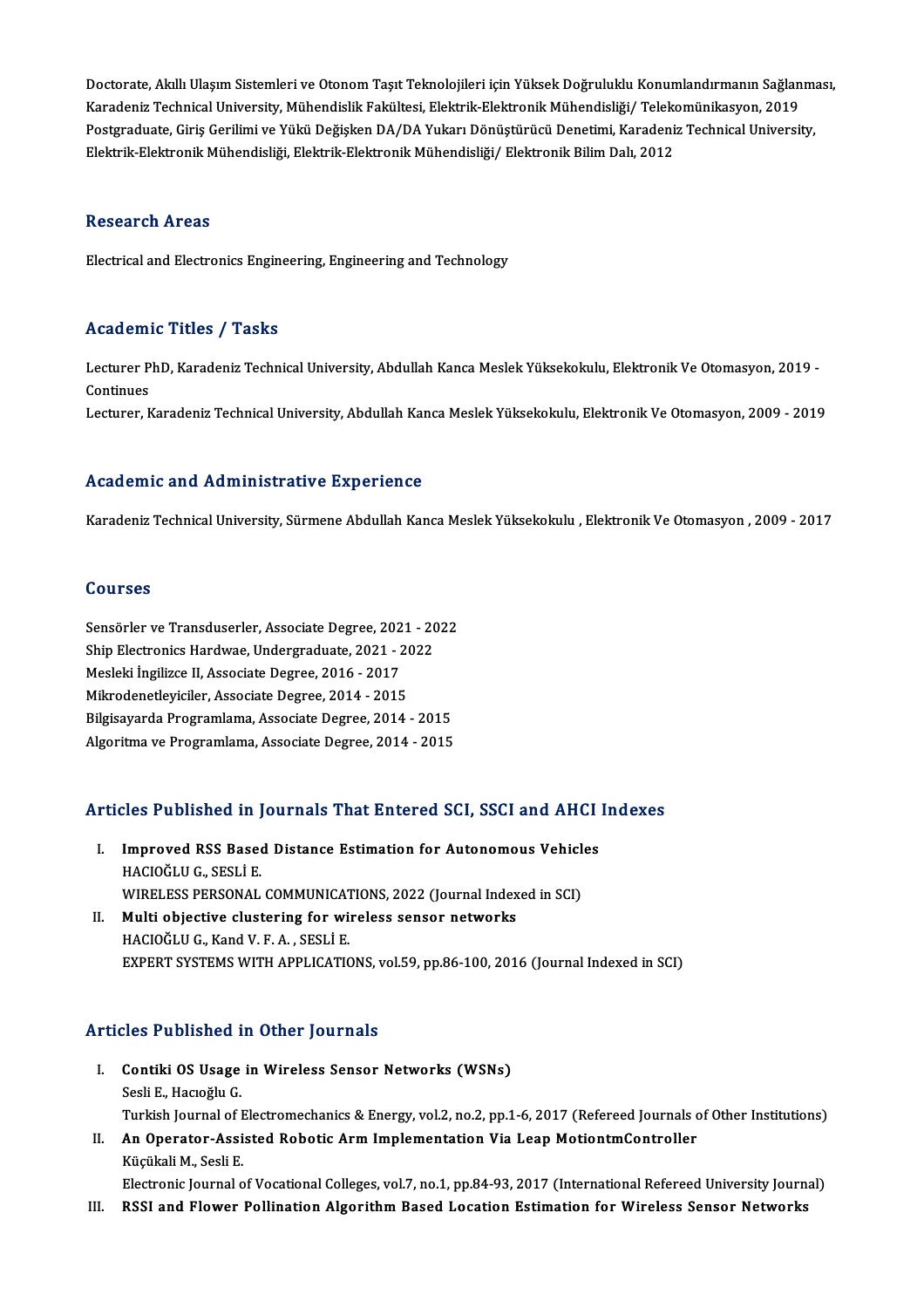Sesli E., Hacıoğlu G. Sesli E., Hacıoğlu G.<br>INTERNATIONAL JOURNAL OF INTELLIGENT SYSTEMS AND APPLICATIONS IN ENGINEERING, vol.4, pp.13-17,<br>2016 (Pefereed Journals of Other Institutions) Sesli E., Hacıoğlu G.<br>INTERNATIONAL JOURNAL OF INTELLIGENT S'<br>2016 (Refereed Journals of Other Institutions)<br>Günsel Sarunlare Pratik Görümler: Güyen INTERNATIONAL JOURNAL OF INTELLIGENT SYSTEMS AND APPL<br>2016 (Refereed Journals of Other Institutions)<br>IV. Güncel Sorunlara Pratik Çözümler: Güvenilir Ütü Tasarımı<br>5 AHİN E. SESLİ E. AKTOČAN A

2016 (Refereed Journals of Other Institutions)<br>IV. Güncel Sorunlara Pratik Çözümler: Güvenilir Ütü Tasarımı<br>ŞAHİN E., SESLİ E., AKTOĞAN A. 3e Electrotech, no.265, pp.98-100, 2016 (Other Refereed National Journals)

# se Electrotech, no.265, pp.98-100, 2016 (Other Refereed National Journals<br>Refereed Congress / Symposium Publications in Proceedings

- efereed Congress / Symposium Publications in Proceenties<br>I. A Practical Eyewear Solution for Visually Impaired People<br>SESLIE I. A Practical Eyewear Solution for Visually Impaired People<br>SESLİ E. <mark>A Practical Eyewear Solution for Visually Impaired People</mark><br>SESLİ E.<br>3rd International Conference on Advanced Engineering Technologies, Bayburt, Turkey, 19 - 21 September 2019,<br>nn 59 *64* SESLI E.<br>3rd Intern<br>pp.58-64<br>Centiki C pp.58-64<br>II. Contiki OS Usage in Wireless Sensor Networks (WSNs)
- SESLİ E., HACIOĞLU G. Contiki OS Usage in Wireless Sensor Networks (WSNs)<br>SESLİ E., HACIOĞLU G.<br>2nd International Conference on Advanced Engineering Technologies (ICADET'17), Bayburt, Turkey, 21 - 23<br>Sentember 2017, np.1052,1056 SESLİ E., HACIOĞLU G.<br>2nd International Conference on<br>September 2017, pp.1053-1056<br>Leash and AHB Based Cluster
- 2nd International Conference on Advanced Engineering Technologies (ICADET'17), F<br>September 2017, pp.1053-1056<br>III. Leach and AHP Based Clustering Algorithm For Wireless Sensor Networks<br>HACIOČLU C SESLI E CANCAL V AYDIN V September 2017, pp.1053-1056<br>Leach and AHP Based Clustering Algori<br>HACIOĞLU G., SESLİ E., GANGAL V., AYDIN V.<br>Eth International Conference on Advanced T. 5th International Conference on Advanced Technology & Sciences (ICAT'17), İstanbul, Turkey, 9 - 12 May 2017, pp.591-594 HACIOĞLU G., SESLİ E., GANGAL V., AYDIN V. 5th International Conference on Advanced Technology & Sciences (ICAT'17), İstanbul, Turkey, 9 - 12 May 201<br>pp.591-594<br>IV. RSSI and Flower Pollination Algorithm Based Location Estimation for Wireless Sensor Networks<br>seri J.
- pp.591-594<br>RSSI and Flower Pol<br>SESLİ E., HACIOĞLU G.<br>INTERNATIONAL CON. RSSI and Flower Pollination Algorithm Based Location Estimation for Wireless Sensor Networks<br>SESLİ E., HACIOĞLU G.<br>INTERNATIONAL CONFERENCE ON ADVANCED TECHNOLOGY & SCIENCES, Konya, Turkey, 1 September - 03<br>Nevember 2016,

SESLİ E., HACIOĞLU G.<br>INTERNATIONAL CONFERENCE ON ADVANCED TECHNOLOGY & SCIENCES, Konya, Turkey, 1 September - 03<br>November 2016, pp.596-602 INTERNATIONAL CONFERENCE ON ADVANCED TECHNOLOGY & SCIENCES, Konya, Turkey, 1 September - 03<br>November 2016, pp.596-602<br>V. Energy Efficient Multihop Routing in Wireless Sensor Networks Based on Ant Colony Algorithm<br>CANCAL V.

November 2016, pp.596-602<br>Energy Efficient Multihop Rout<br>GANGAL V., HACIOĞLU G., SESLİ E.<br>22nd Signal Presessing and Comm Energy Efficient Multihop Routing in Wireless Sensor Networks Based on Ant Colony Algorithm<br>GANGAL V., HACIOĞLU G., SESLİ E.<br>23nd Signal Processing and Communications Applications Conference (SIU), Malatya, Turkey, 16 - 19 GANGAL V., HACIOĞLU G., SESLİ E.<br>23nd Signal Processing and Communications Applications Conference (SIU), Malatya, Turkey, 16 - 19 May 2015,<br>pp.1877-1880

23nd Signal Processing and Communications Applications Conference (SIU), Malatya, Turkey, 16 - 19 Ma<br>pp.1877-1880<br>VI. Performance Analysis of Positioning Based Velocity Estimation Methods for Vehicles in ITS<br>SECULE HACIOČU

pp.1877-1880<br>Performance Analysis of Positi<br>SESLİ E., HACIOĞLU G., GANGAL V.<br>22nd Signal Prosessing and Comm Performance Analysis of Positioning Based Velocity Estimation Methods for Vehicles in ITS<br>SESLİ E., HACIOĞLU G., GANGAL V.<br>23nd Signal Processing and Communications Applications Conference (SIU), Malatya, Turkey, 16 - 19 M SESLI E., HACIC<br>23nd Signal Pro<br>pp.1598-1601<br>Kung Baslam

23nd Signal Processing and Communications Applications Conference (SIU), Malatya, Turkey, 16 - 19 May 2015,<br>pp.1598-1601<br>VII. Kıyıcı Beslemeli DA Motorun Oransal İntegral ve Bulanık Mantık Oransal İntegral Denetleyicilerle

pp.1598-1601<br>Kıyıcı Beslemeli DA Motor<br>Kontrolü Karşılaştırılması<br>SESLİE AKVAZLÖ CORAA Kıyıcı Beslemeli DA Moto:<br>Kontrolü Karşılaştırılmas<br>SESLİ E., AKYAZI Ö., CORA A.<br>ELEKTRİK ELEKTRONİK RİL

Kontrolü Karşılaştırılması<br>SESLİ E., AKYAZI Ö., CORA A.<br>ELEKTRİK-ELEKTRONİK-BİLGİSAYAR VE BİYOMEDİKAL MÜHENDİSLİĞİ 13. ULUSAL KONGRESİ VE FUARI BİLDİRİLERİ, Ankara, Turkey, 23 - 26 December 2009, pp.31-35 ELEKTRİK-ELEKTRONİK-BİLGİSAYAR VE BİYOMEDİKAL MÜHENDİSLİĞİ 13<br>BİLDİRİLERİ, Ankara, Turkey, 23 - 26 December 2009, pp.31-35<br>VIII. Meslek Yüksekokulu ve Sanayi Entegrasyonunun Bölgeye Katkıları<br>SESLİ E. AKVAZLÖ

BİLDİRİLERİ, Ankar<br>Meslek Yüksekok<br>SESLİ E., AKYAZI Ö.<br>Pölgesel Kallanma I Meslek Yüksekokulu ve Sanayi Entegrasyonunun Bölgeye Katkıları<br>SESLİ E., AKYAZI Ö.<br>Bölgesel Kalkınma Kongresi, Balıkesir, Turkey, 14 - 16 November 2009, pp.299-304 Bölgesel Kalkınma Kongresi, Balıkesir, Turkey, 14 - 16 November 2009, pp.299-304<br>Supported Projects

Supported Projects<br>HACIOĞLU G., SESLİ E., Project Supported by Higher Education Institutions, AKILLI ULAŞIM SİSTEMLERİNDE YÜKSEK<br>DOĞRULUKLU KONUMLANDIRMANIN SAĞLANMASL 2016, 2020 DAPPOTECA TTOJOCES<br>HACIOĞLU G., SESLİ E., Project Supported by Higher Education Inst<br>DOĞRULUKLU KONUMLANDIRMANIN SAĞLANMASI, 2016 - 2020 DOĞRULUKLU KONUMLANDIRMANIN SAĞLANMASI, 2016 - 2020<br>Scientific Refereeing